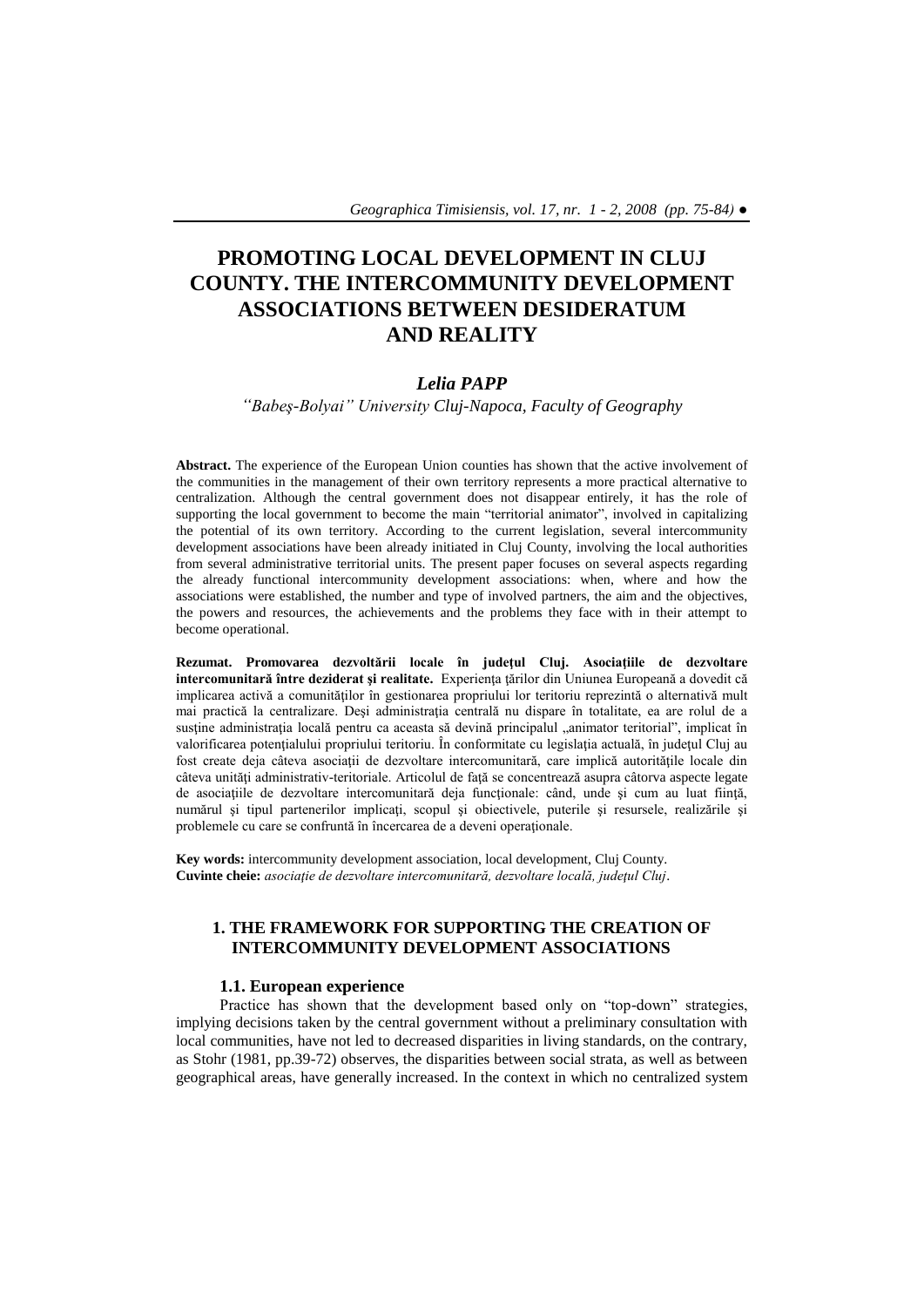can perceive and answer the great variety of local communities' necessities, and also capitalize appropriately the potentialities of a territory the same way as the communities themselves can, a shift from centralized administration to various forms of decentralization and the encouraging of a "bottom-up" approach are being promoted nowadays by many countries around the world.

Therefore, today, local development policies and local initiatives are stronger and much more integrated into national and European strategies than ever before. We assist at a growing awareness that empowering the local level would not only improve effectiveness of central policies, but also enhance cohesion and assure favorable conditions for each local community to develop itself naturally according to its real needs. In this respect, the Fourth Report on Economic and Social Cohesion entitled "*Growing Regions, Growing Europe*" (2007, p. 148) underlines the fact that *"the division of responsibility can affect the "quality" of public investment and its contribution to higher productivity and growth in regional economies, insofar as authorities at the regional and local level are likely to have a better understanding of local needs and are perhaps in a better position to tailor investment programmes to meet this"*.

But the concept of *local development*, seen as "*a combination of the economic, social, and political factors which allow the capitalization of territorial potentialities on the basis of local resources with a view to its adaptation and development* " (Raysac and Sibille, 1992, cited by Suciu, 2000, p.109), also implies *cooperation* and *partnership* between different agents, public or private, as many problems cannot be solved without an integrated approach (*European Spatial Development Perspective*, 1999, pp.16, 25), as well as the elaboration of a common, coherent development strategy.

In this respect, according to the *European Spatial Development Perspective* (1999, p. 25), in order for a cooperation to grow into a long-term successful partnership, several preconditions have to be created: the equality and independence of the partners; voluntary participation in partnership; consideration of different administrative conditions; common responsibility and common benefit.

The experience of the European Union member states offers different examples and lessons of different approaches concerning the creation of partnerships aiming at improving the local community quality of life.

#### **1.2. Romanian legislation**

In this context, in the late 1990's, Romania has chosen to encourage the creation of voluntary partnerships between municipalities, or between municipalities and local actors, with the formation of *microregions*, aiming at promoting policies of sustainable development, at ameliorating disparities within the microregion and/or solving local problems. However, according to the Nomenclature of Territorial Units for Statistics (NUTS) and to the European settlements issued by EUROSTAT, NUTS level 4, corresponding to the microregions level, is still not organized in Romania. Puiu and Mitran (2008, p. 98) underline the fact that, in contrast with the praxis of development in some European countries, in which microregions are considered fundamental units of territorial development, Romanian microregions are not integrated into the structures of territorial planning, resulting a disaccord among different initiatives that come from the local level and certain determinism when initiatives come from the centre.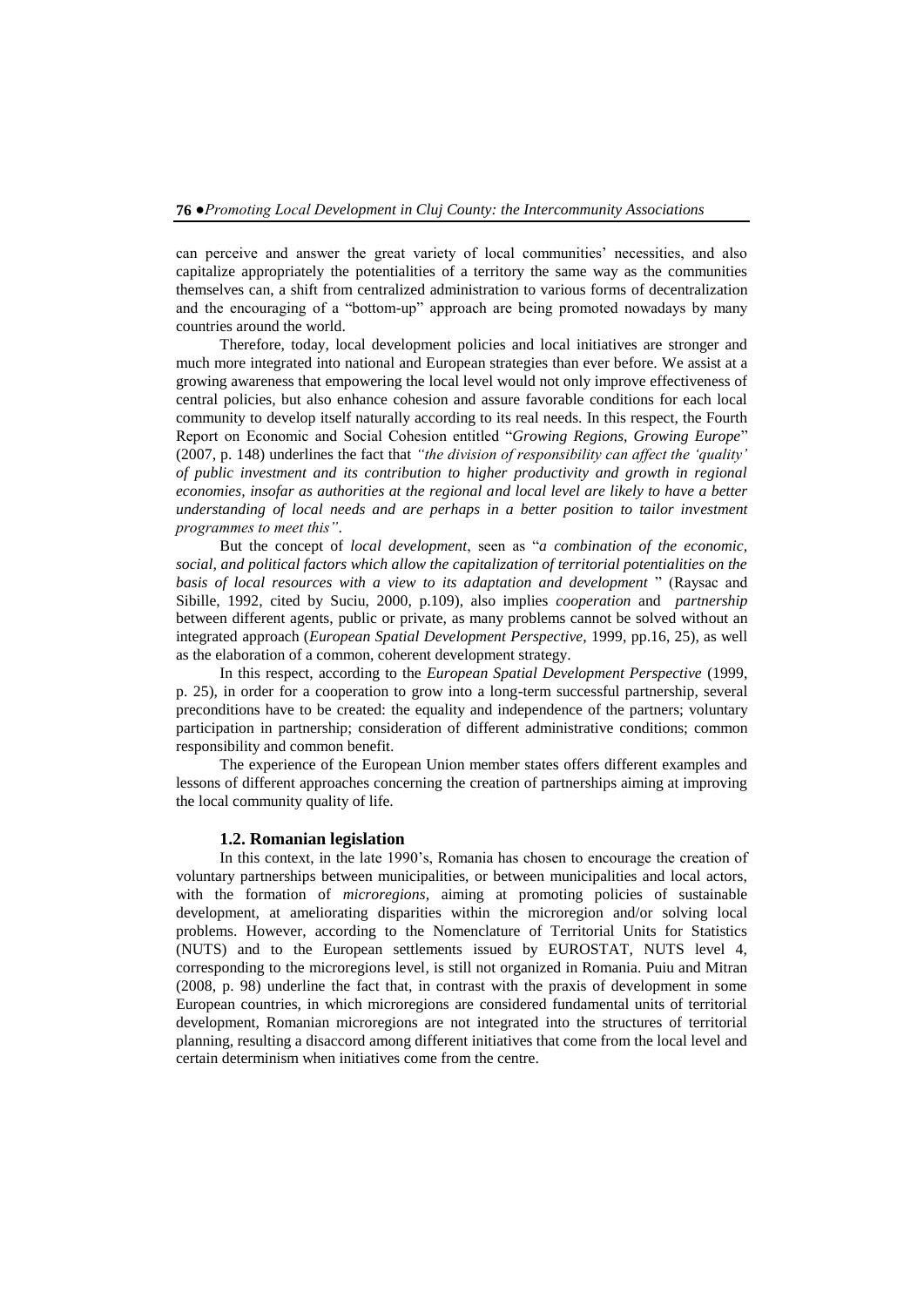Recently, the Romanian authorities have become interested in supporting the association between administrative-territorial units to form *intercommunity development associations* (IDA), this time trying to assure the legal framework to support their formation.

A first step was made with the provisions of Local Public Administration Law No. 215/2001, which authorizes the Local Public Administrations to set up for themselves Contracts of Association based on the provisions of Government Ordinance No. 26/2000 concerning Associations and Foundations. A next step was made in 2006, with the provisions of Law No. 286/2006 (amending and completing Law No. 215/2001), according to which, the intercommunity development associations represent "*cooperation structures with legal private law personality, established, under law, by the administrative-territorial units with a view to carrying out in common some development projects of zonal or regional interest or to providing in common some public services*" (Article 1, Section 2, Paragraph c). The Law also stipulates that "*The intercommunity development associations are financed by contributions from the local budgets of the member administrativeterritorial units, as well as from other sources, under law*" (Article 111, Section 1) and that "*The Government gives support to the association of administrative-territorial units through national development programmes. These programmes are financed annually through the state budget and are considered as distinct within the budget of the Ministry of Interior and Administration Reform*, *under the law regarding local public finances*" (Article 111, Section 2). Therefore, this new type of association brings the capacity to the local councils to meet in the form of a legal entity for purposes to fix, on a territorial regrouping scale, their common objectives and priorities, the governmental support being necessary in this initial phase.

The legislative framework for supporting the creation of intercommunity development associations also includes Frame-Law on Decentralization No. 195/2006, Law on Local Public Finances No. 273/2006, as well as Law No. 188/1999 regarding the Status of Public Servants, amended by Law No. 251/2006.

The attempts of creating the legislative framework, starting with 2006, are meant to legally approve the association of administrative-territorial units and increase their ability to access funds with a view to their integrated development. This measure is seen as essential, in the conditions in which Romania faces a great administrative fragmentation: 319 towns and cities, and 2 851 communes (31 December 2005), situation in which the administrativeterritorial units cannot generate significant incomes, cannot initiate and carry out projects properly, and cannot afford sufficient and adequate managerial and technical resources. Moreover, the association forms existent until 2006, were far too diverse, without a unitary, institutionalized and permanent character, many of them even non-functional, as indicated by a study carried out in 2007 by the Ministry of Interior and Administration Reform, with the agency of the Central Unit for Public Administration Reform (CUPAR).

Therefore, in order to support the creation and the development of the intercommunity development associations, with a view to increasing the quality and the efficiency of the common local public services, the Ministry of Interior and Administration Reform, with the agency of the Central Unit for Public Administration Reform, has conceived a national programme, intended to develop between June 2006 and July 2009. The programme is meant to provide the logistic support and to finance projects in order to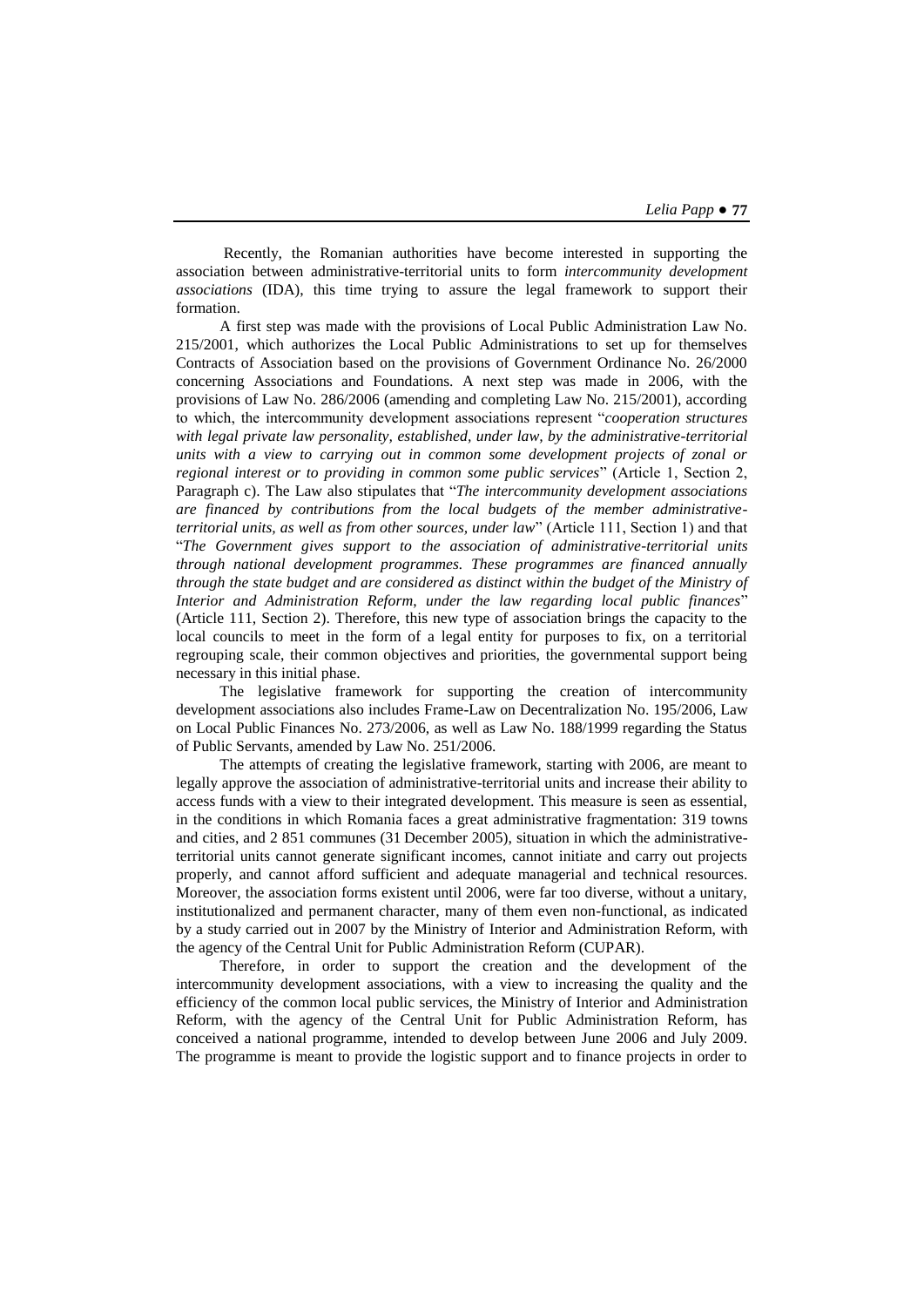assure the logistical, technical, informational, and human resources, necessary for an efficient functionality of the intercommunity development associations.

The Report Regarding the Activities Developed by the Central Unit for Public Administration Reform in 2007 indicates that 2007 represented a period dedicated to the analysis of the existent situation, to establishing the objectives meant to support the intercommunity development associations, and to creating the necessary instruments to attain these objectives. The analysis revealed that the existent intercommunity development associations face a series of difficulties raised by the unclear provisions as regards their setting up, functioning, and administration. Therefore, 2008 is intended to be dedicated to assuring the legal and support framework, by issuing the draft normative act which regulates the National Programme for Supporting the Intercommunity Development Associations, as well as to elaborating the Handbook of Intercommunity Development Associations and to offering a permanent support for all the interested actors.

# **2. THE INTERCOMMUNITY DEVELOPMENT ASSOCIATIONS FROM CLUJ COUNTY**

The new framework offered by the Local Public Administration Law, as well as by the possibility of developing and implementing projects financed through EU programmes, has encouraged most of the administrative-territorial units from Cluj County to form associations.

In the context in which there are numerous and diverse forms of associations at the level of Cluj County, the Government's representative at the county level, namely Cluj County Prefecture, supported by Cluj County Council, has initiated, starting with 2006, two pilot projects. In this respect, Objective 4 of the pilot project regarding decentralization at the level of Cluj County aims at making efficient the local administrative system by supporting the intercommunity association, while the pilot project regarding the association of public authorities has in view to enhance the abilities of the local public administration authorities to set up intercommunity development associations with a view to increase the quality and efficiency of the common local public services.

At the moment (June 2008), eight intercommunity development associations have been already set up in Cluj County (Figure 1.) on the basis of Local Public Administration Law No. 215/2001, amended by Law No. 286/2006.

The most complex form of voluntary association between administrative-territorial units in Cluj County, namely *Cluj-Napoca Metropolitan Area*, is still in project phase, although the intention to create it dates back from 2004. The development strategy, elaborated in 2006 by Quantum Leap S.A. for the benefit of Cluj County Council, is still submitted to objections coming both from architects and local authorities of the communes involved in the project, who are still afraid of not losing their decisional and financial independence. Cluj-Napoca Metropolitan Area (Figure 1.) is planned to include one city (Cluj-Napoca) and 19 surrounding communes (Aiton, Apahida, Baciu, Bonţida, Borşa, Căianu, Chinteni, Ciurila, Cojocna, Feleacu, Floreşti, Gârbău, Gilău, Jucu, Petreştii de Jos, Sânpaul, Săvădisla, Tureni, Vultureni), aiming at an integrated development of the area, which implies collaboration in solving some problems related to urban and rural economic development, protection of environment, development of infrastructures, improvement of services delivered to the citizens, etc.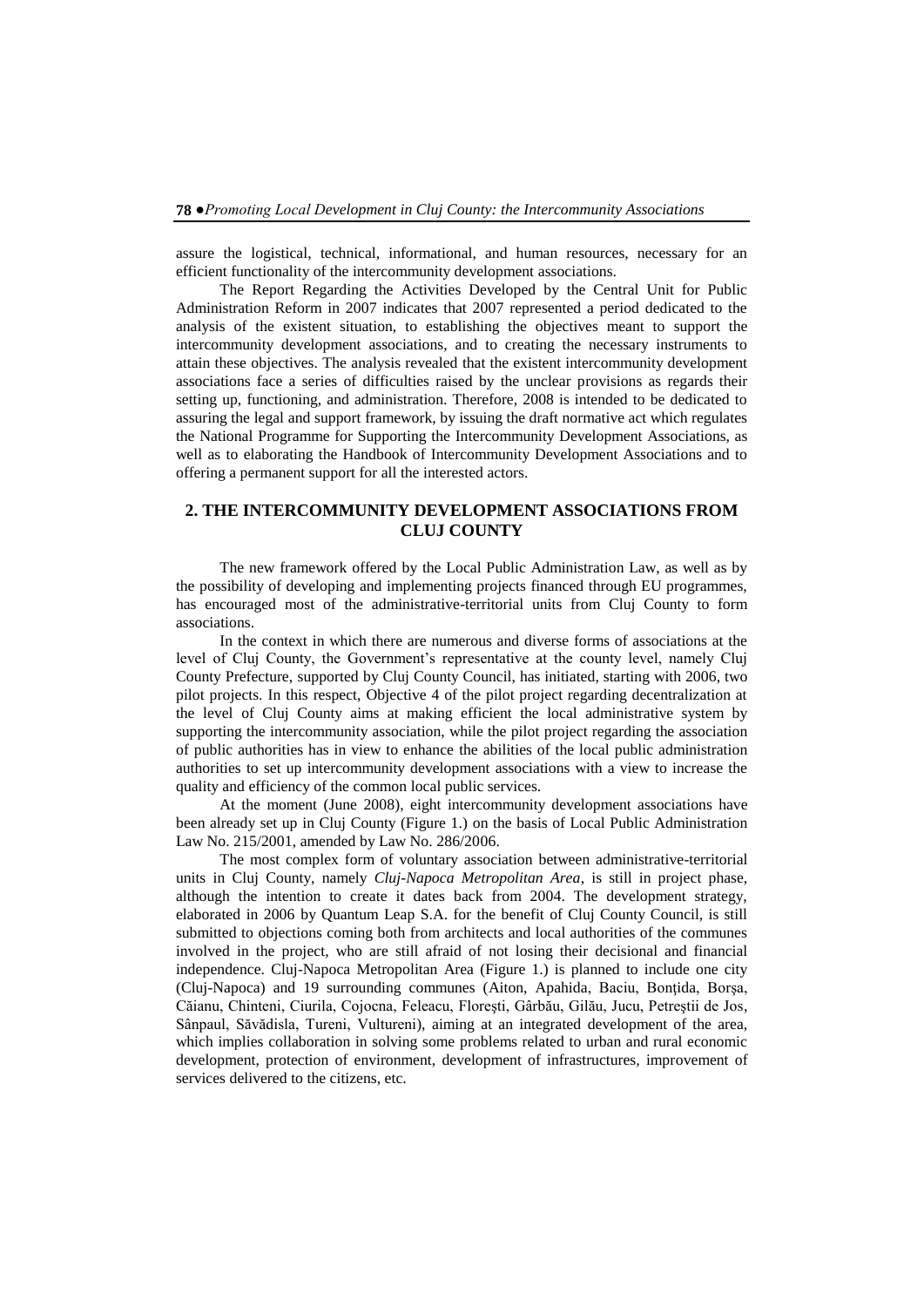

*Figure 1. Intercommunity Development Associations in Cluj County, June 2008. Asociaţiile de dezvoltare intercomunitară din judeţul Cluj, iunie 2008*

The present paper focuses on several aspects regarding the already functional intercommunity development associations: when, where and how the associations were established, the number and type of partners, the aim and the objectives, the powers and resources, the achievements and the problems they face with in their attempt to become operational. The analysis of the present stage of this associative form required the accession of the available web sites created in order to promote the activity of these intercommunity development associations, as well as the application of a semi-structured interview with the representatives of seven intercommunity development associations. It must be mentioned the fact that only four intercommunity development associations have already personal web sites, out of which, only some are "ready" to present concrete and updated information about the association itself.

The analysis points out the fact that half of them were initiated starting with 2006, the others, initiated earlier, have undergone different adjustments in order to become eligible for accessing different structural funds for the period 2007-2013. Moreover, the name of most of these associations still bears the influence of the *microregion* concept, a modification of the status being also required in order to become intercommunity development associations legally. For example*,* the members of the *Association of the Transylvanian Plain from Cluj County* (set up in 2007), have formed in 2008 *the Intercommunity Development Association of the Transylvanian Plain from Cluj County*.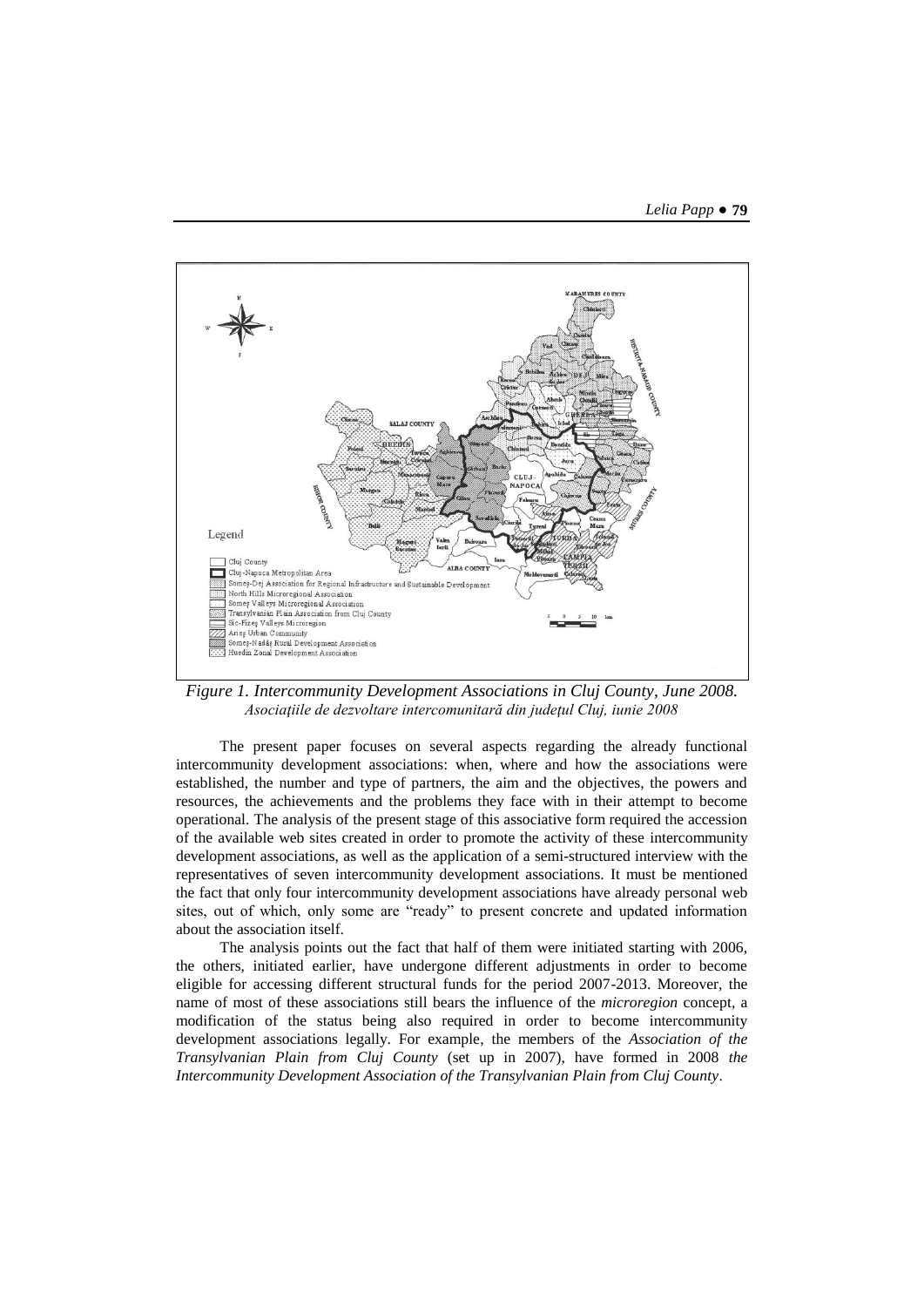| No. | Name of the                    | No. of            | Year of      | <b>Place of</b> |
|-----|--------------------------------|-------------------|--------------|-----------------|
|     | intercommunity                 | administrative-   | legal        | registration    |
|     | development association        | territorial units | registration |                 |
|     |                                | included          |              |                 |
| 1.  | Huedin Zonal Development       | 13                | 2001         | Huedin          |
|     | Association                    |                   |              |                 |
| 2.  | Someș-Dej Association for      | 13                | 2003         | Dej             |
|     | Infrastructure and             |                   |              |                 |
|     | Sustainable Development        |                   |              |                 |
| 3.  | Aries Urban Community          | 11                | 2005         | Turda           |
| 4.  | Association of the             | 9                 | 2007         | Cojocna         |
|     | Transylvanian Plain from       |                   |              |                 |
|     | Cluj County                    |                   |              |                 |
| 5.  | Someș-Nadăș Rural              | 8                 | 2006         | Săvădisla       |
|     | <b>Development Association</b> |                   |              |                 |
| 6.  | North Hills Microregional      | $\overline{7}$    | 2007         | Chinteni        |
|     | Association                    |                   |              |                 |
| 7.  | Sic-Fizes Valleys              | 5                 | 2003         | Sic             |
|     | Microregion                    |                   |              |                 |
| 8.  | Somes Valleys                  | 5                 | 2006         | Iclod           |
|     | Microregional Association      |                   |              |                 |

*Table 1. Intercommunity Development Associations from Cluj County, June 2008. Asociaţiile de dezvoltare intercomunitară din judeţul Cluj, iunie 2008*

The size differs from one association to another, but generally, the greatest number of associated administrative-territorial units is gathered around the main towns of the Cluj County: Turda-Câmpia Turzii, Dej-Gherla (although Gherla has been less active in the association lately), and Huedin (Table 1.). This urban-rural partnership has the advantage of promoting an integrated development through joint projects and mutual exchange of experience, the towns functioning as engines of growth for the surrounding countryside.

The administrative-territorial units are given the possibility to adhere to more than one association. This is the case of Fizeşu Gherlii commune, included both in *Sic-Fizeş Valleys Microregion* and in *Someş-Dej Association for Infrastructure and Sustainable Development*, or the case of Ţaga commune, included both in *Sic-Fizeş Valleys Microregion* and in *the Association of the Transylvanian Plain from Cluj County*. But these two cases are more a consequence of the fact that *Sic-Fizeş Valleys Microregion* is less active for the time being. Another case will be represented by the communes surrounding Cluj-Napoca, which, besides being members of the already initiated associations, they will be also members of the *Cluj-Napoca Metropolitan Area*.

As far as the type of partners is concerned, all these associations are formed through the voluntary association of the administrative-territorial units, represented, according to law, by the executive authorities (mayors and vice mayors). They form the administrative board of directors, but the agreement of the deliberative authorities (local councils) is also required, a situation perceived as ambiguous by the representatives of the intercommunity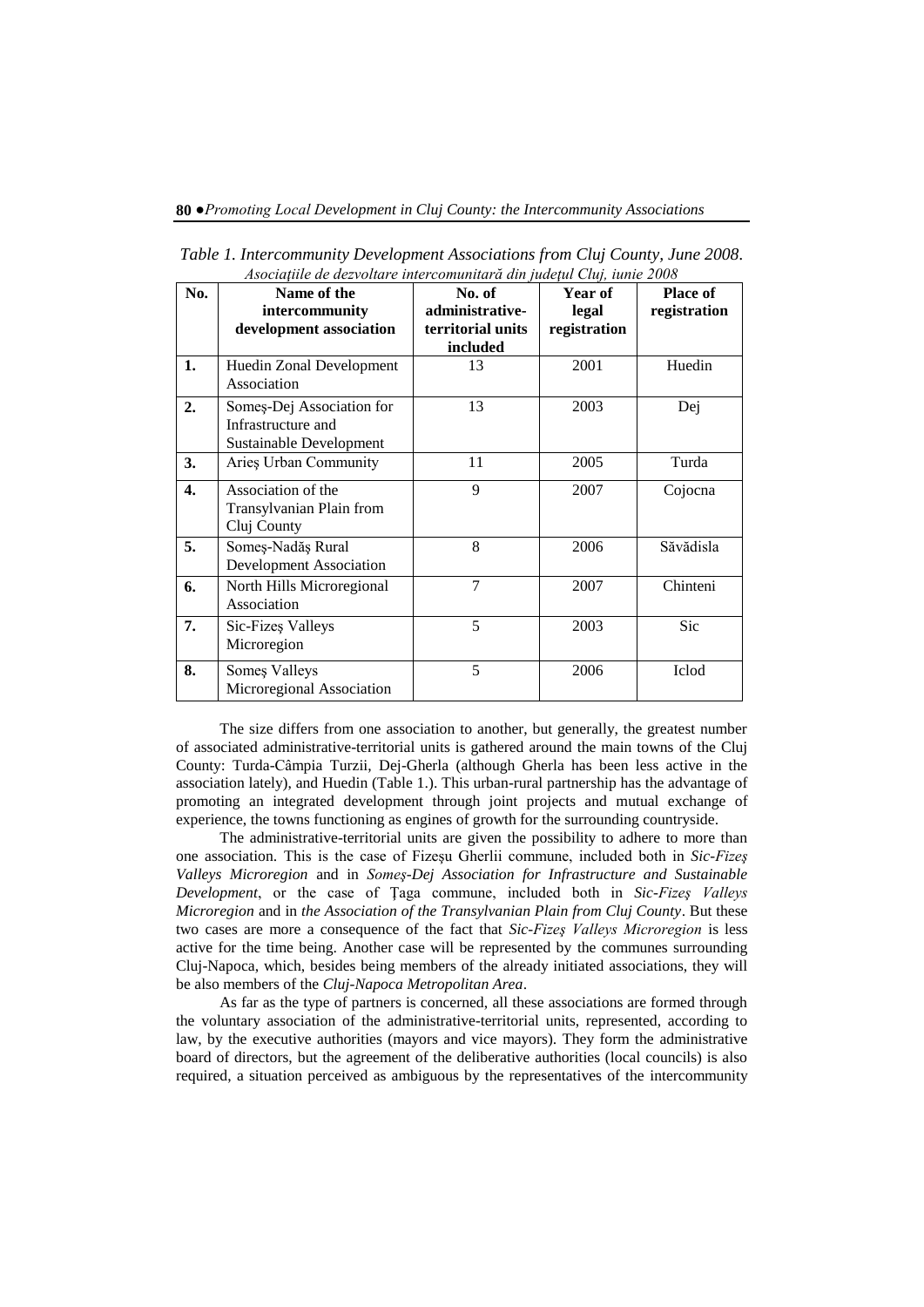development associations. While the members of some associations have regular meetings (once a month or even once a week), with impact on the dynamics of the respective associations, others find it difficult to meet and work together, common interest falling on the second place. Moreover, the local elections that took place in June 2008 slowed down the activity of the associations, the results of the elections being waited in order to continue their activity, as well as to modify their status.

However, this type of public partnership may represent a first step in the formation of the so-called Local Action Groups (LAG), a public-private partnership, which has the responsibility to detect the necessities of the local communities, to establish priorities by elaborating development strategies, elaborate projects, find financing sources and implement the projects according to the existent development strategy. The complexity of the LAG makes it the only beneficiary of the LEADER programme, created for stimulating and promoting rural development within local rural communities, the main objective being the functionality of the territory. For the time being, at the level of Cluj County, although in formation (for example the case of *Someş-Nadăş Rural Development Association*, which works in collaboration with Civitas Foundation- a Romanian NGO, a Hungarian foundation - Szülőföld Alap Iroda and local private partners), there is no LAG with legal personality.

As mentioned before, the main objective of this type of association is to elaborate reliable projects, with a view to improving the citizens' life. The projects can be financially supported by accessing the structural funds for the period 2007-2013 in the following fields: local and zonal transport infrastructure, health and social assistance, education and training, regional and local business environment, tourism, ecologisation of the connected public utilities and public services, modernization of connected public utilities, waste management. However, some of these associations have in view not only the elaboration and implementation of some projects, according to a sustainable development strategy, but also an effective involvement in community's life, by trying to represent the common interests in rapport with other institutions, attract private and civil partners, facilitate the access of population to information and financing sources, offer support for local innovative initiatives, facilitate regional, inter-regional or trans-border cooperation, protect and capitalize the local natural and cultural patrimony in the interest of local communities, etc. Therefore, the association is seen as a long-term partnership that works in the benefit of the entire community.

According to Frame-Law on Decentralization No. 195/2006, the IDAs are given the power, yet limited, to act, to get involved in an active manner in developing themselves by mobilizing the available resources (financial or human). Besides the financial resources coming from the local budgets of the member administrative-territorial units, the IDAs are given the possibility to finance themselves from other sources, under law. The human resource is also a very important key-element in the functioning of the IDA. Professionals, who know how to elaborate projects or development strategies, who are acquainted with the problems of the community, who can offer assistance and facilitate the communication between the local public authorities, NGOs and enterprises, are highly required. Therefore, at least one local development agent (LDA) is necessary for each IDA, if not in each town hall. In reality, out of the total number of intercommunity development associations, only 3 of them have local development agents, the lack of specialized personnel being one of the main problems the intercommunity development associations confront with.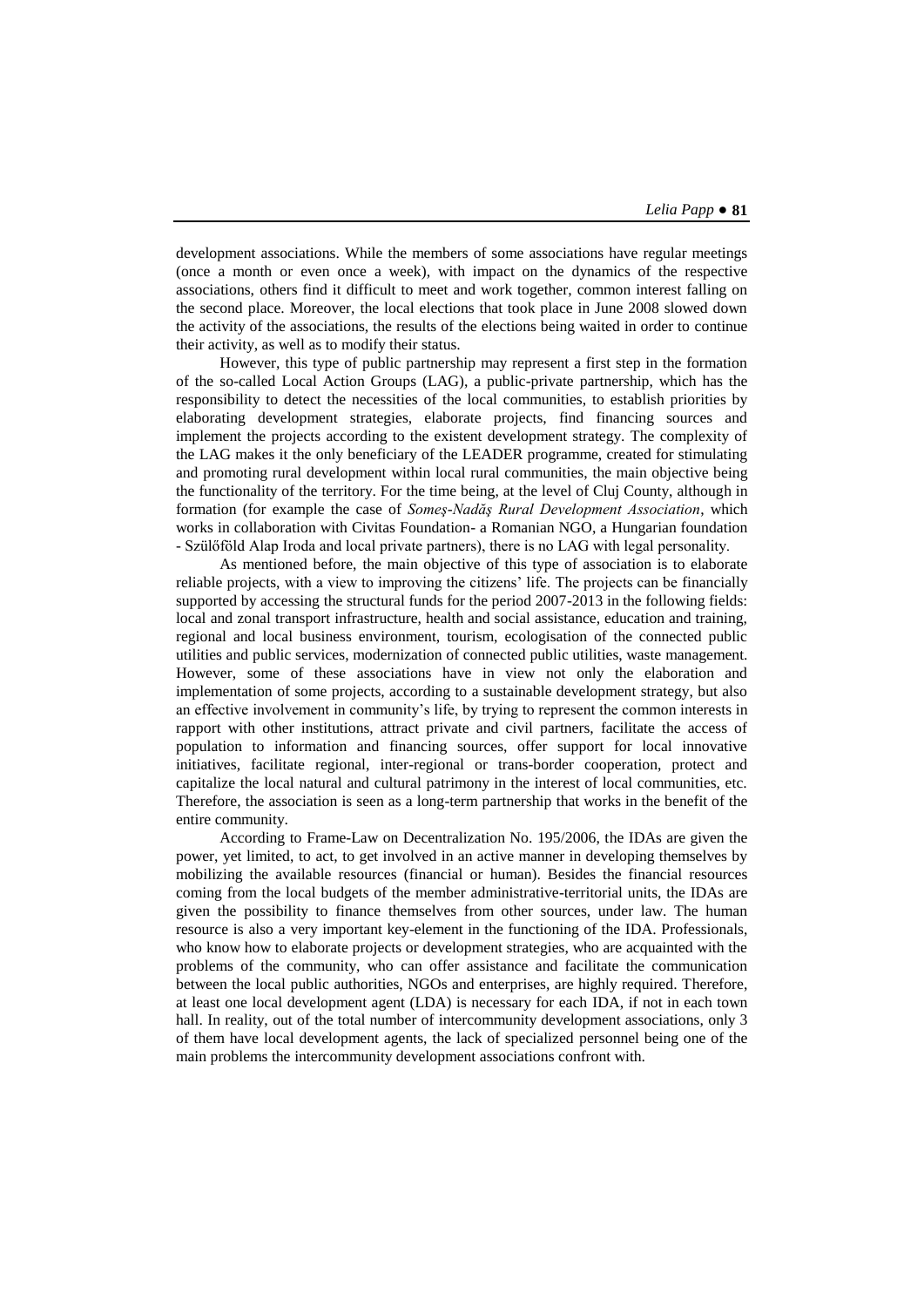But the functionality of this type of association comes out when taking into consideration its achievements. The elaboration of a sustainable development strategy facilitates a better understanding of the territorial potential and of the specific local needs and offers the suitable guideline for elaborating and implementing different projects. However, the elaboration of a sustainable development strategy at the level of each IDA from Cluj County is found in different phases, but none of them is completely finalized. The tendency is to elaborate first the development strategy for each administrative-territorial unit which forms the association, the synthesis being represented by a development strategy elaborated at the level of the entire association.

The activity consists especially in elaborating and implementing development projects. In this respect, all the analyzed intercommunity development associations have already initiated projects, found in different stages of elaboration and implementation. One of the most dynamic associations, namely *Association of the Transylvanian Plain from Cluj County* (Asociaţia Câmpia Transilvaniei din judeţul Cluj), has already initiated and proposed for financing, since its formation in 2007, a number of 5 projects, some in partnership with foundations (Agape Foundation) or other public institutions (Cluj County Council, Cluj County Office for Persons Records), in fields such as social assistance (family counseling, legality of personal documents, no matter of ethnicity), training (forming professionals in administration) and infrastructure (introduction of water supply in centralized system and construction of the sewerage network in several localities from Geaca and Ţaga communes, the value of the project reaching 6 million euros). The project "Professionals in administration, strategies for modernization" (119,375 euros) was initiated in July 2007 by the Cluj County Council and was meant to be implemented in partnership with *Someş-Nadăş Rural Development Association*, *Association of the Transylvanian Plain from Cluj County* and *Someş Valleys Microregional Association*, aiming at training the public servants working for the involved partners, in project management, financial management, regional development and public acquisitions.

*Someş-Dej Association for Infrastructure and Sustainable Development* (Asociaţia pentru infrastructura regională şi dezvoltare durabilă Someş-Dej) is involved in 4 projects in fields such as: social assistance (labour market integration of disabled persons by creating a small digital printing office), education and training (promotion of lifelong education, professional training, rebirth of traditional handicraft).

The first project accessed by *Arieş Urban Community* (Comunitatea Urbană Arieş) is an ISPA project, with an initial value of 30 million euros, supplemented afterwards to 90 million euros, dedicated to rehabilitation and extension of the water supply and sewerage networks. The associated administrative-territorial units also agreed to work together for a common waste management, for the creation of European Information Centres, etc.

*Someş-Nadăş Rural Development Association* (Asociaţia de Dezvoltare Rurală Someş-Nadăş) has already implemented a series of projects for developing the territorial infrastructure in some localities of the member communes of the association: introduction of water supply in centralized system, creation of the telecommunication network, of the sewerage network, introduction of the natural gas network, assurance of the sanitation service, asphalting a series of streets, etc.

*Huedin Zonal Development Association* (Asociaţia de Dezvoltare Zonală Huedin) has its beginnings in 1999, when, at the initiative of "Transilvania" Ecologic Club from Cluj-Napoca, Huedin Microregion was created. Until its legal registration in 2001, and even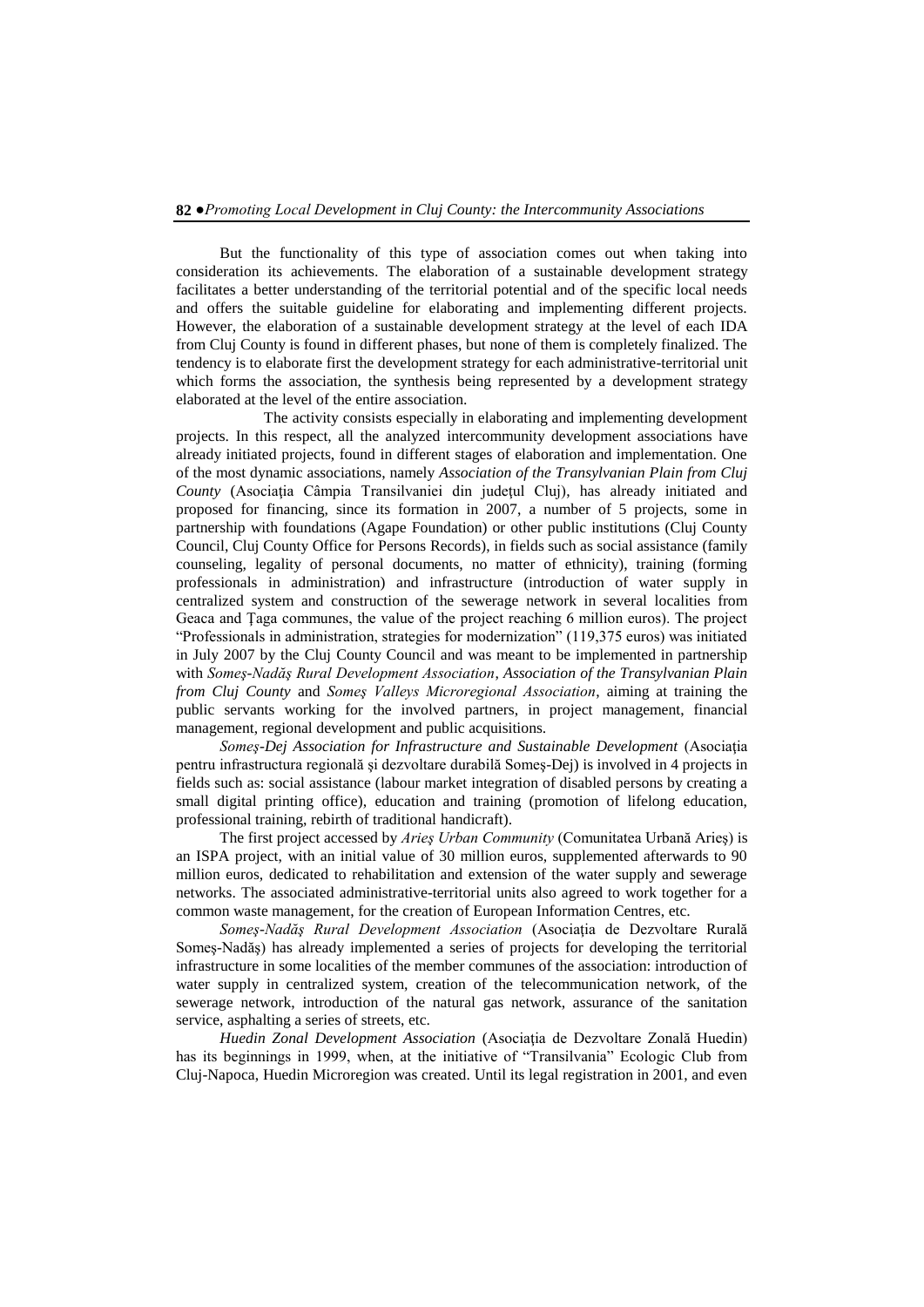afterwards, the association has succeeded in registering some progress in raising the public awareness on the need of environmental protection and preservation. The association joined a very important project developed between 2006 and 2007, the local authorities, together with local communities, carrying out the responsibilities assumed by signing the GMO (Genetically Modified Organisms) Free Zone Declarations.

The other three intercommunity development associations have also in view the development of territorial infrastructure: the introduction of water supply in centralized system in the case of *Sic-Fizeş Valleys Microregion* (Microregiunea Văilor Sic-Fizeş) and *Someş Valleys Microregional Association* (Asociaţia Microregională Văile Someşului) or the improvement of the road network in the case of *North Hills Microregional Association* (Asociaţia Microregională Dealurile Nordului).

A problem the associations have encountered as far as the project financing and implementation is concerned is that they cannot access funds for implementing more projects having the same object of activity. In order to do that, they have to create another intercommunity development association. This is the situation of *"Arieş Valley Water" Intercommunity Development Association*, initiated in 2007, but still in process of organization, set up by the members of the *Arieş Urban Community* in order to manage Compania de Apă Arieş (Arieş Water Company), through a contract of management assignment, with a view to carrying out in common development projects related to water supply, sewage and sewage-treatment plants.

## **CONCLUSIONS**

The intercommunity development associations represent a good means to promote local development, encourage collaboration between different administrative-territorial units and support an integrated development by taking into consideration local needs and potentials. Although relatively new, the eight analyzed intercommunity development associations from Cluj County, have in mind, or have already initiated a series of projects, especially in the field of developing the territorial infrastructure or training the human resource.

Nevertheless, more governmental and legal support, as well as a clear guideline for their setting up, functioning and administration is required. In addition, the analysis pointed out a need of impulse through examples and good practice, an imperious need for experienced professionals (local development agents), but also a need to improve communication both in vertical and horizontal cooperation level, the weak communication within some of the analyzed intercommunity development associations and the existence of other interests than the common one having a negative impact upon their achievements.

### **REFERENCES**

- **Puiu, V., Mitran, Cristina Monica,** (2008), *Microregions and the Elimination of the Regional Disparities*, in Romanian Review of Regional Studies, Presa Universitară Clujeană, Cluj-Napoca, (pp.87-101).
- **Suciu, M.,** (2000), *Geografie economică şi dezvoltare regională*, Universitatea "Babeş-Bolyai", Facultatea de Studii Europene, curs universitar, Cluj-Napoca, (165 pag.).